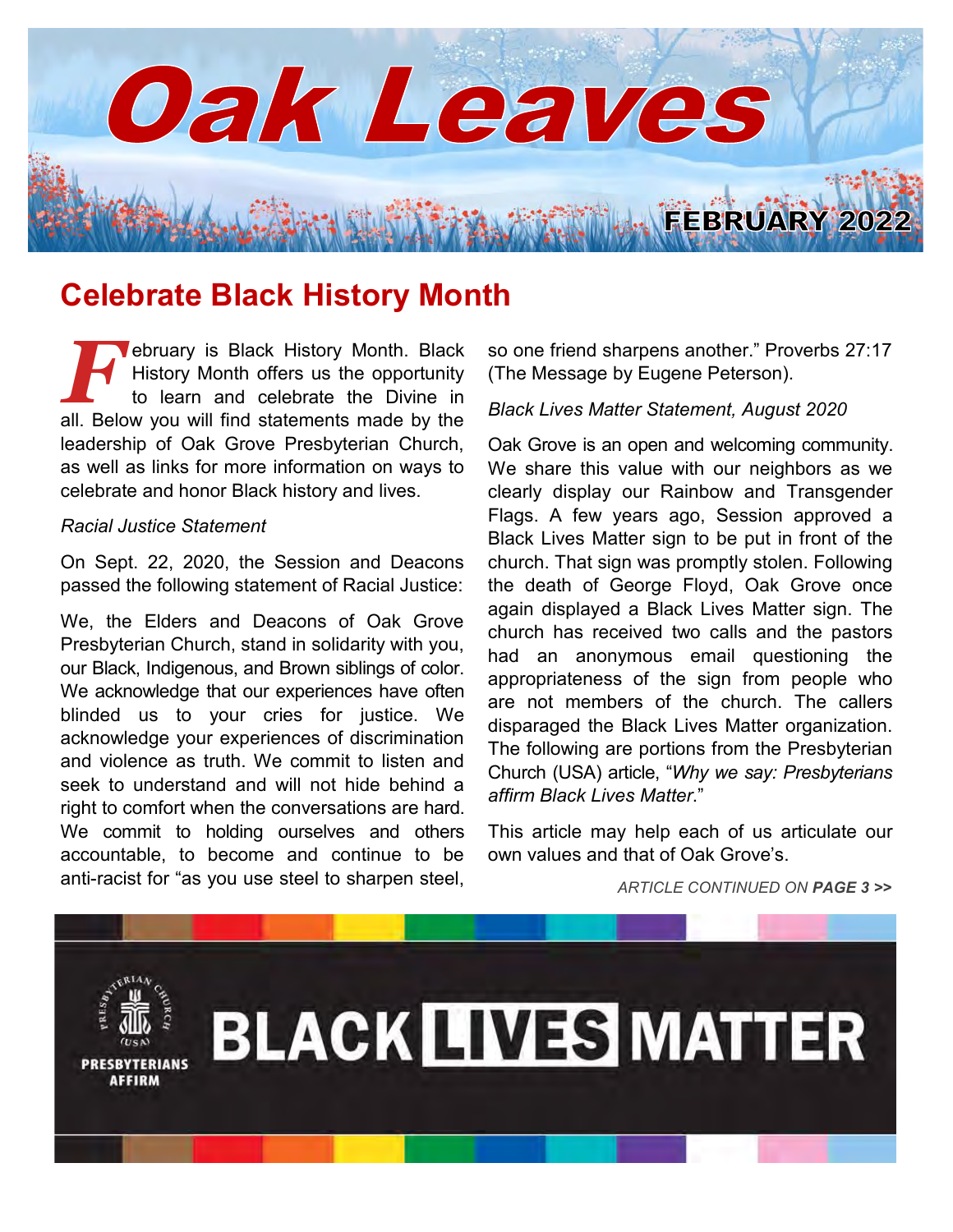**OAK LEAVES** *Official publication of Oak Grove Presbyterian Church is published monthly.*

**Oak Grove Staff** Ministers: **the 487 members**

Pastor/Head of Staff **The Rev. Dr. Bart Roush** broush@oakgrv.org

> Associate Pastor **Rev. Mary Koon** mkoon@oakgrv.org

Director of Music: **Judy Cooper** jcooper@oakgrv.org

Youth & Young Adult Coord. **Kate Lindberg** klindberg@oakgrv.org

> Office Administrator**: Sue Gjerset** sgjerset@oakgrv.org

**Accountant Laura Nemcek** lnemcek@oakgrv.org

Organist: **Nancy Hauser**

Treasurer: **Sue Greimel** treasurer@oakgrv.org

Clerk of Session: **Connie Nesbitt** clerkofsession@oakgrv.org

> Child Care Providers: **Lacey Jones Shannon Murray**

Custodian **Martinalan Smith**

**2022 Per Capita is \$36.50**

# *In this issue…*



| Celebrate Black History Month 1     |  |
|-------------------------------------|--|
|                                     |  |
| Welcome New Members!4-5             |  |
|                                     |  |
|                                     |  |
|                                     |  |
| Clearwater Forest Capital Campaign8 |  |
|                                     |  |
|                                     |  |
|                                     |  |
|                                     |  |
| Fellowship Opportunities  11        |  |
| Clearwater Forest Memories  12      |  |

*Loving God… Changing Lives*

### **Oak Gr ove Pr esbyte r ian**

2200 W. Old Shakopee Rd Bloomington MN 55431

**Phone:** 952-888-4621 **E-mail:** ogpc@oakgrv.org **Website:** www.oakgrv.org

**Office Hours** Monday–Thursday 8:30 am–4:00 pm Friday 8:30 am–3:00 pm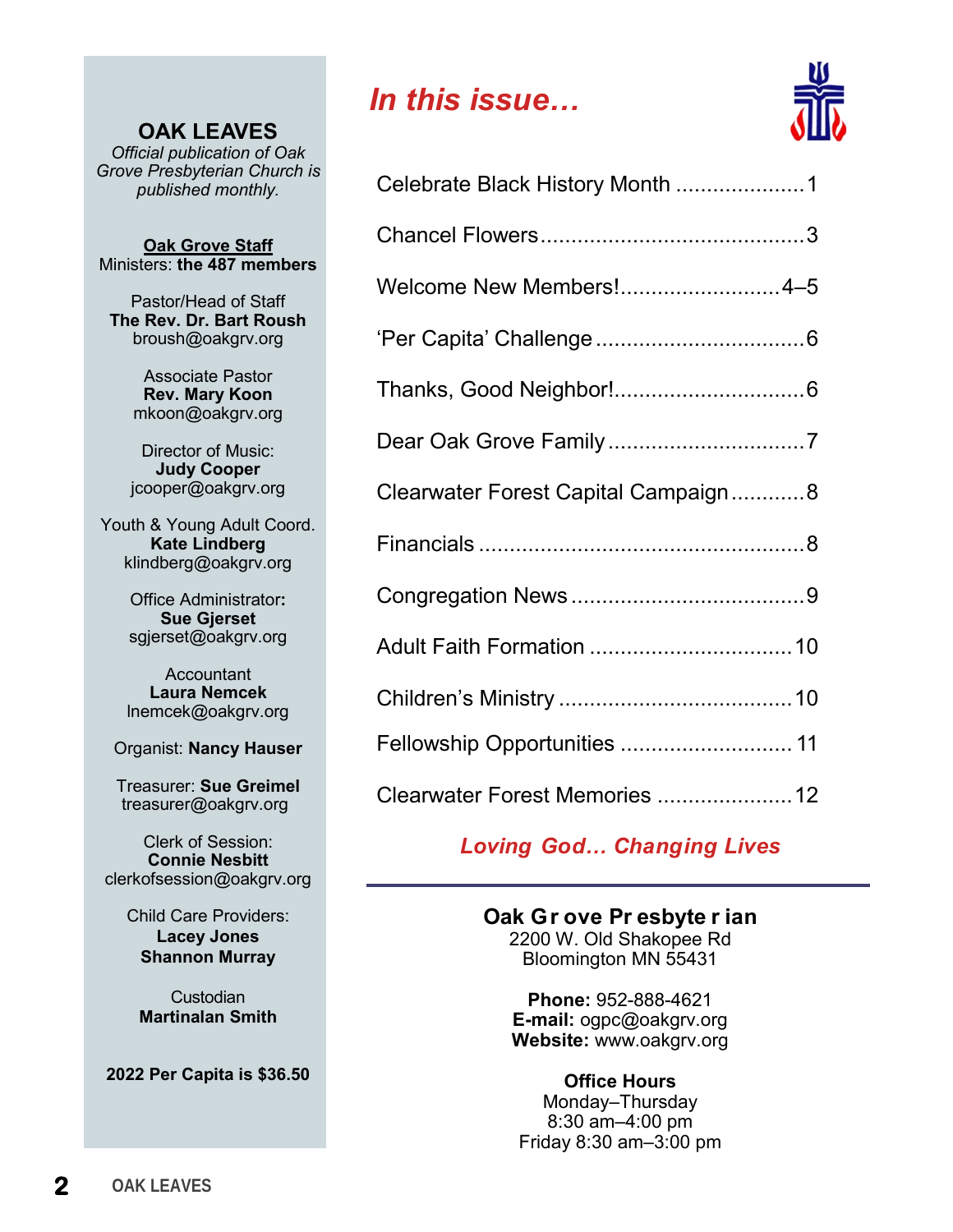**Why are we saying that "Presbyterians Affirm Black Lives Matter?** Simply put because black lives do indeed matter. They/we matter to God, which mean they/we should matter to God's people.

**But don't all lives matter?** Saying unequivocally that "Black Lives Matter" is not that all lives do not matter. It is rather an acknowledgment that many lives—specifically Black lives—are systemically devalued.

As a community that tries to follow Jesus, we proclaim that such a devaluation of our siblings is an affront to the Living God. Specificity toward Black lives is necessary, particularly in this moment, so that we may acknowledge and address the inequities that prevent the whole community from living as if all lives matter.

**Does that mean we are claiming affiliation with the Black Lives Matter organization?**  As an organization, the Presbyterian Church (USA) has no affiliation or official status with the Black Lives Matter Movement.

**I am sorry but I can't agree with supporting the Black Lives Matter organization.** We understand that there are those in our community who do not agree with positions of the Black Lives Matter Movement as they understand them. Presbyterians have always been invited to use discernment in matters of faith and practice, understanding that 'God alone is the Lord of the conscience.'

**I fear that the Presbyterian Church (USA) is getting too political.** Presbyterians have long been 'political.' Civic engagement has always been part of the life of the church… Christianity is inherently political. The word 'political' has its root in the Greek word for 'people.' Jesus commanded us to love God and neighbor. Our faith can never be extricated from our concerns for people.

**Affirming that Black Lives Matter is very much in line with who we are as Presbyterians,** and while the gospel of Jesus Christ is political, it is not partisan. It is not in service to any one political party or leaning but challenges all of us to have righteous relationships with one another.

We believe that justice for the oppressed is not and should not be a partisan value. Justice is a gospel value, one that all who claim Jesus as Lord should hold. We may have different ideas of how to live into the value, but as Christians we are beholden to it.

### *Additional Resources and Links*

<https://www.oakgrv.org/racial-justice/> <https://www.pcusa.org/racial-justice-resources/> [https://www.presbyterianmission.org/story/pt-](https://www.presbyterianmission.org/story/pt-0121-black-history/)[0121-black-history/](https://www.presbyterianmission.org/story/pt-0121-black-history/)

# **Chancel Flowers for 2022**

Every week beautiful flowers grace the Sanctuary. Contributing flowers is a way to glorify God and beautify the chancel area. The contribution can be in honor of someone, in memory of someone who has died, in celebration of milestone events (birthdays or anniversaries), or as



thanksgiving for friends and family. Your dedication will appear in the Sunday bulletin for your chosen date.

There are two arrangements available each Sunday at a cost of \$30 each. Contact Sharon Fields at [urbanfields2.1@q.com](mailto:urbanfields2.1@q.com) or 952-831-0504 (landline) to sign up and reserve your special date.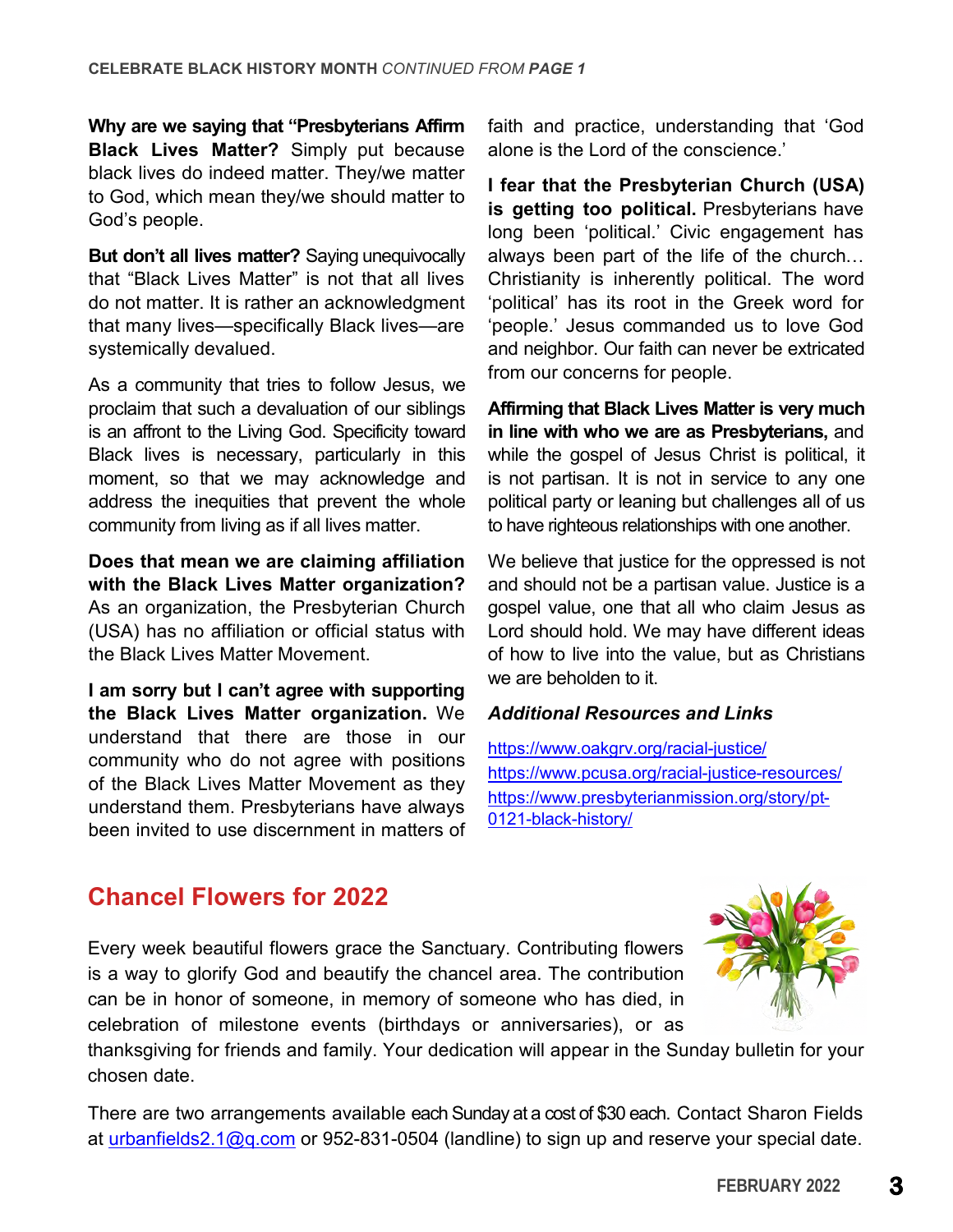# **Welcome New Members!**

We welcome these new members and look forward to meeting them in person in the future and finding out more about them!

#### **Frank & Mary Hedgcock**

Frank and Mary moved to Founders Ridge in Bloomington last October from their home of 50 years in Waukesha, Wis. They have three married sons and six grandchildren, ages 8–16.

They chose Oak Grove as their new church home because of our commitment to mission and justice ministries and the beautiful worship music. We look forward to having you in worship!



### **Mike & Courtney Ramirez**

Mike and Courtney have been married for six years and have owned a home near Dwan Golf Course. Mike works for the city of Brooklyn Park as a Recreation Supervisor overseeing youth and adult athletics, and Courtney is a middle school teacher for Wayzata Public Schools as a reading interventionist.

They love traveling, going on hikes, going to see plays, and visiting new restaurants. Their more Covid friendly and sedentary hobbies include playing cribbage, crocheting, and curling up to watch a movie. We're delighted that you chose Oak Grove as your worshipping community!

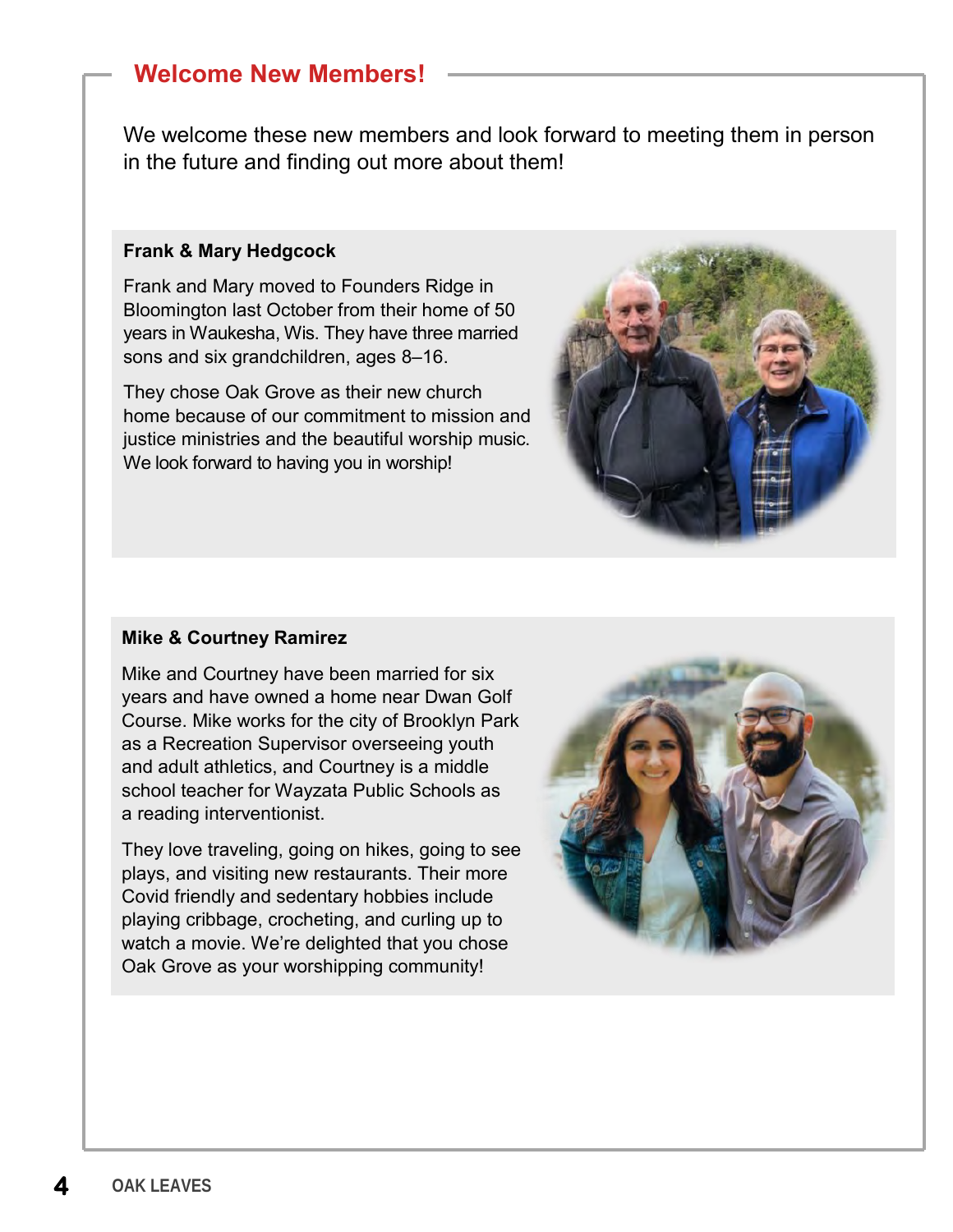# **Welcome New Members!**

#### **Tammy Love and Anne Campbell**

Anne and Tammy are former members and feel very blessed to be part of this loving and caring congregation once again.

They are still living and working in Grand Rapids, Minn. Oak Grove gives them joy, love, and hope for all things. We are thrilled that you are back!



### **Judy Kingery**

Judy is a former member of Oak Grove. She had a loving marriage of 60 years to her husband Larry, who died in October 2020. Judy has three grown children, 14 grandchildren and will, in May, be a great grandmother! She is a former piano teacher.

Now in retirement she sings with the *Bloomingtones*, a local group. Covid has restricted that at present. She is planning on singing in the choir once we have in person worship again. Great to have you back!



### **Sharon Solomon**

Sharon is returning to Oak Grove after living in Arizona for about eight years with her husband, Bing. She has a grown married son, and one granddaughter who will be living with Sharon and Bing this coming fall as she finishes her clinicals to become a physical therapist. Sharon stays busy with knitting, reading, quilting, and enjoying music. Wonderful to have you back!

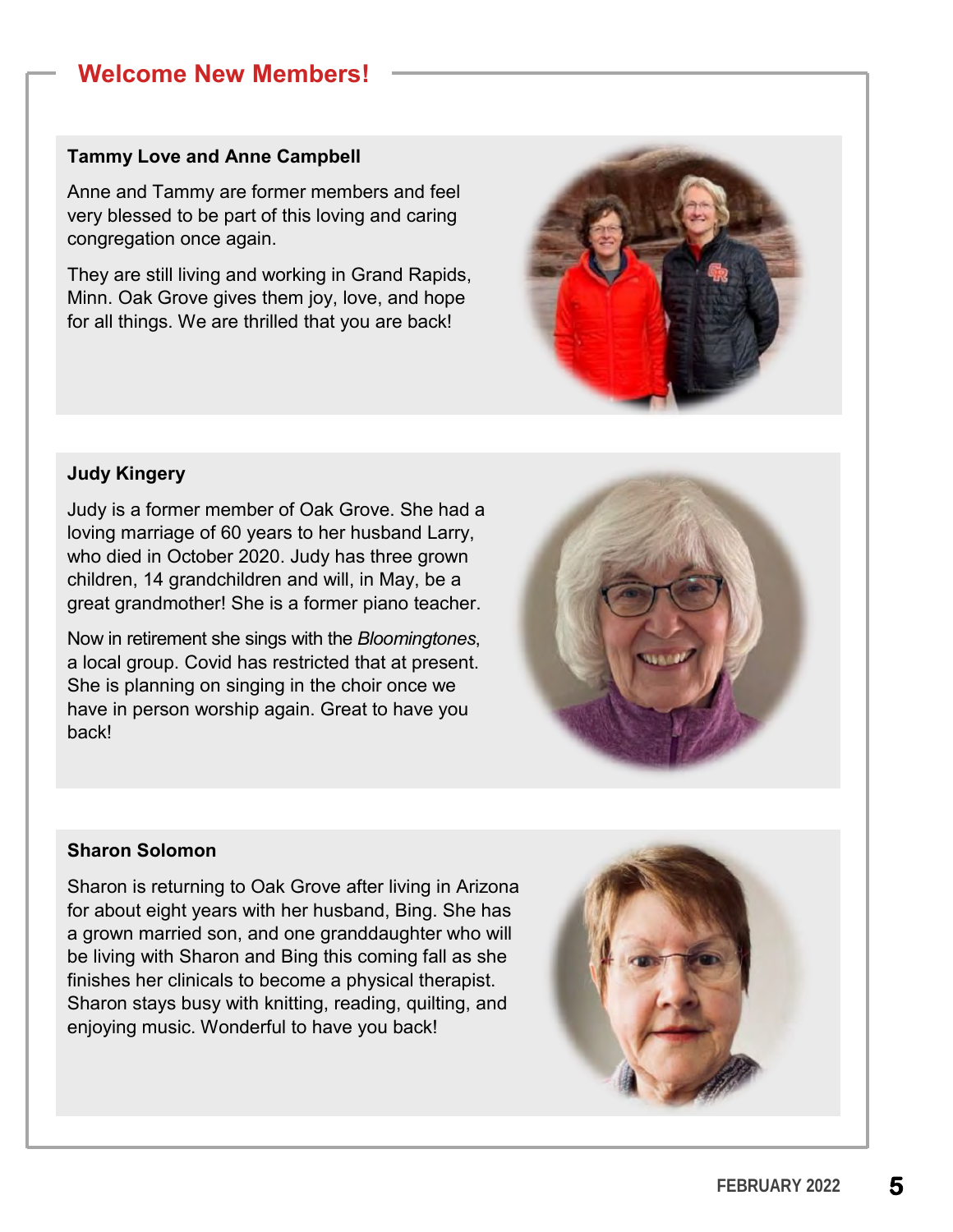# **Give to our February 'Per Capita" Challenge!**

'Per capita' is a set amount of money per member that each congregation pays to the larger Presbyterian Church. Because every Presbyterian shares in the benefit of the Presbytery's system of government, the expenses associated with coordinating and performing the functions of that system are shared by everyone.

We're celebrating this relationship with our 'Per Capita' challenge this February. We would like to challenge all members to pay their individual per capita amount (\$36.50). Oak Grove is part of a larger church family

reaching out beyond our community to continue our ministry.

Although our total per capita payment exceeds \$18,000, our goal is to collect \$8,000 in per capita payments in 2022. Please take part in our 'Per Capita' challenge this month and make a 'per capita' payment of \$36.50 for each confirmed member of your family who attends Oak Grove. You can make a Per Capita payment online or drop off a check at the church. Thank you for being part of our Oak Grove family!

| 2022 | General Assembly: \$8.98 |         |
|------|--------------------------|---------|
|      | Synod:                   | \$5.50  |
|      | Presbytery:              | \$22.02 |
|      | Total:                   | \$36.50 |

# **Thanks, good neighbor!**

Let's make some new connections! The Friendship Committee invites you to help us celebrate those who work hard to make our community safe and welcoming and loving! We invite Oak Grove members and friends to submit names of organizations in our community that model the concept of being a good neighbor.

Our committee will randomly draw from the entries each month and will deliver a note and token of thanks from Oak Grove. For example, perhaps organizations like a school, Covid-clinic staff, a station's firefighters, etc. would be identified and we'd deliver some small snacks, pens, etc.

In these challenging times, we know there are all kinds of groups who go above and beyond to be community supporters. We envision this as a



way to spread encouragement and to build each other up. As Mister Rogers would say: let's be looking for the helpers!

Nominate an organization in our community by filling out this form:<https://bit.ly/3tVbaLW>

or by calling the church office and sharing your idea for the volunteer to place in the Friendship Committee's mailbox. **Thank you!**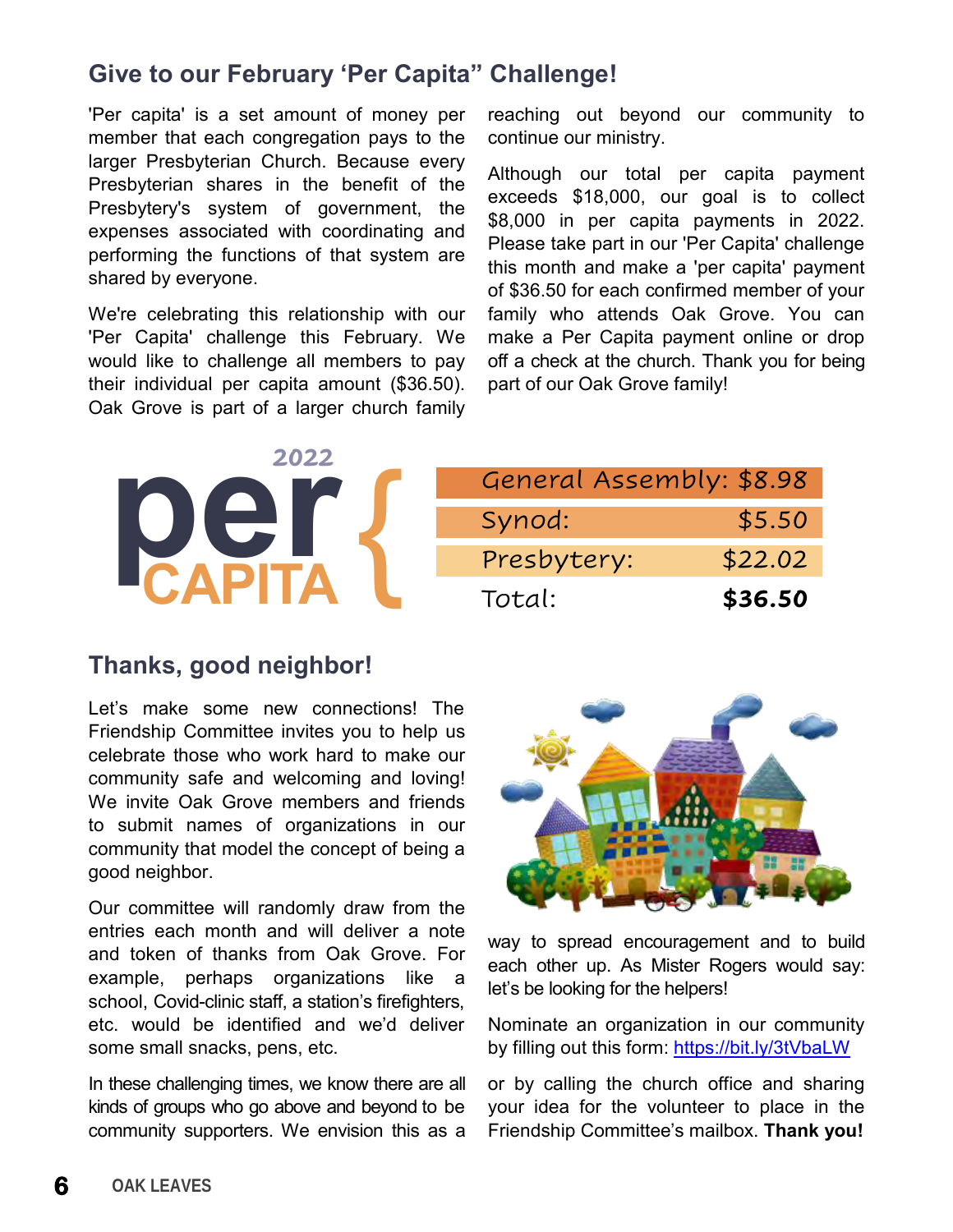# **Dear Oak Grove Family,**

I hope the sincerity of my words will be felt by all. The cards I received overwhelmed me. Everyday my daughters arrived with more. They contained words of encouragement for the journey and good wishes for my health. Many of you kept up the encouragement with additional notes.

The first two weeks in ICU were like a nightmare, until I heard Mary's wonderful voice in my ear. At that moment I pictured her wearing a blue scarf. It was then I knew I was in a safe place and not involved in some conspiracy meant to involve my daughters as well. Thank you, Lord for sending her to me.

Since my return home on Dec. 1, I have continued to make great progress according to my doctors and therapists. I walk around the house usually unaided and take the cane when I leave home. I'm looking forward to beginning the process to wean from my "turtle shell". Then it is continued healing and developing stamina.

Aileen and I have appreciated and enjoyed many meals brought to us by, and made by, various church members. I have been able to prepare these dishes to help Aileen after her day at work. They have been delicious treats for the body and food for the soul as well. I Thank You, Thank You, Thank You all!

Many of you met my daughters through the [CaringBridge site](https://www.caringbridge.org/visit/suecavanaugh) they created to keep family and friends informed. They did a great job. It is only by the miracle and grace of God, the abilities of my doctors, the care from my daughters and the support of my Oak Grove Family that I have survived to THANK YOU one and all.

So Sincerely, Sue Cavanaugh

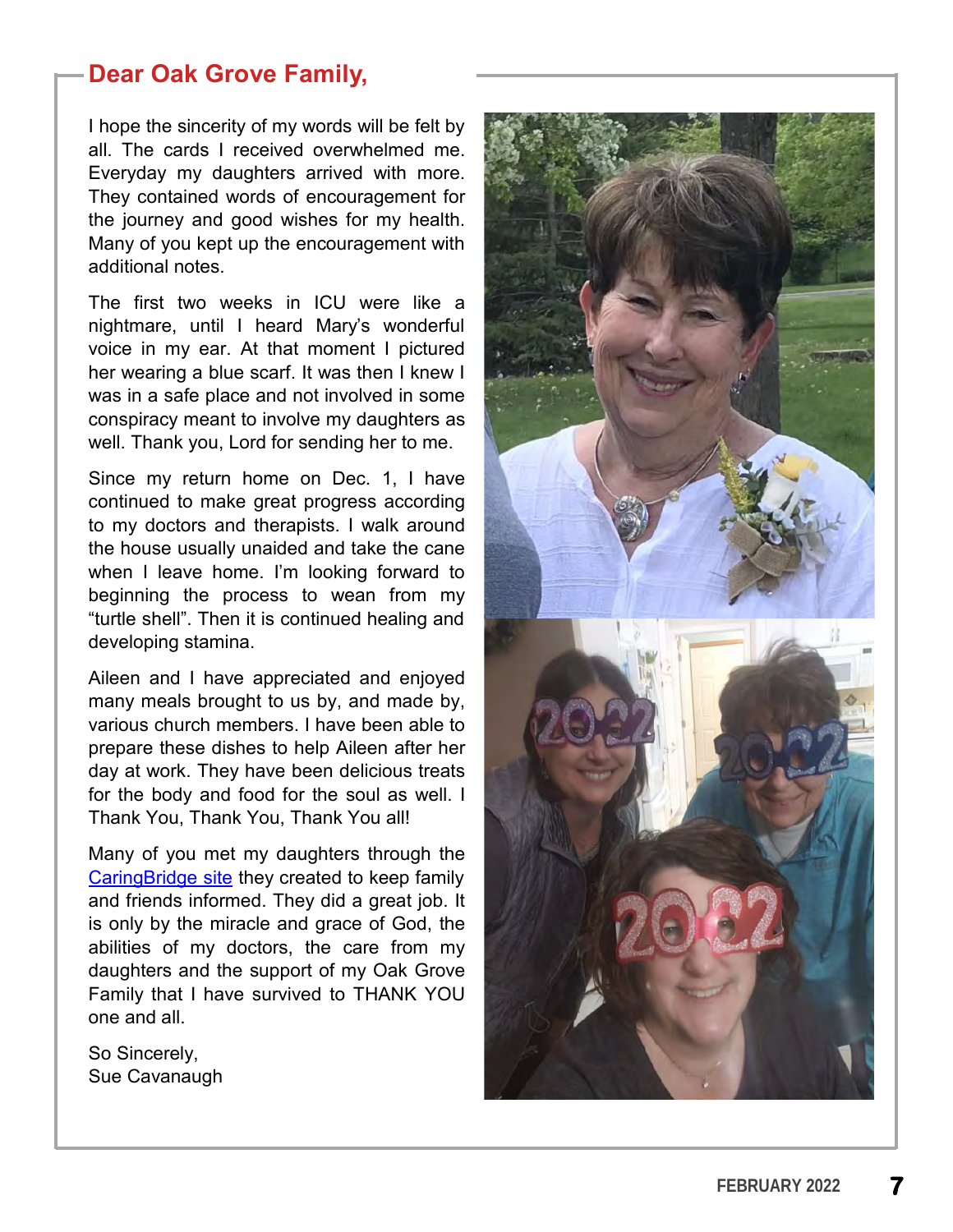# **Clearwater Forest Capital Campaign**

Thanks to the generosity of Oak<br>
Grove Presbyterian Church members,<br>
the Clearwater Forest Capital Campaign<br>
raised \$5,255 (including \$2,955 from the hanks to the generosity of Oak Grove Presbyterian Church members, the Clearwater Forest Capital Campaign Alternative Christmas Marketplace). A matching donation from the session resulted in a check for \$10,255 being sent in January to Presbyterian Clearwater Forest!

In 2020, our session committed to donating \$30,000 over three years to the Clearwater Capital Campaign. After the initial donation of \$10,000, the congregation was challenged to raise \$5,000 over each of the next two years to be matched by an equal amount. With the success last year, we are now starting the third and last year of our efforts. We will again ask Oak Grove people to share their Clearwater stories each month in the Oak Leaves.



The theme for our local campaign is again "Tell Us Your Clearwater Story". Contact committee members Larry Pearson, Carrie Wilkens, Don Alman or the church office if you have a story to share. Please consider helping Oak Grove reach its commitment by making another donation again this year by going to **oakgry.org** and clicking on the red "Donate" button. Thank you!



# **Significant Anniversaries:**

*1, 5, 10, 20, 25, 30+ years*

# **Financial\$**

*Submitted by Sue Greimel, Treasurer*

| <b>Through</b>     | 2021           |               | <b>Act vs Budg</b> | 2020           |
|--------------------|----------------|---------------|--------------------|----------------|
| December 31        | <b>Actuals</b> | <b>Budget</b> | Fav/(Unfav)        | <b>Actuals</b> |
| <b>Income YTD</b>  | $$711,434*$    | \$802,188     | (\$10,541)         | \$714,168**    |
| <b>Expense YTD</b> | \$753,977      | \$802,188     | \$48,211           | \$746,701      |
| $Income – Exp$     | (\$42,543)     | (\$0)         | \$37,670           | (\$32,533)     |

\* Before investment gains transferred (\$80,213 planned).

\*\* Before investment gains transferred (\$68,128 planned).

**Financial Summary:** December Income was \$8.73K lower than budget, while expenses were over by \$9.2K (Mission \$6.1K, Building & Ops \$3.1K). The overall yearly deficit of \$42,543 is \$37,670 better than expected and will be covered by previous years' surpluses and Operating Reserve investment gains. Received 100.1% of pledged income!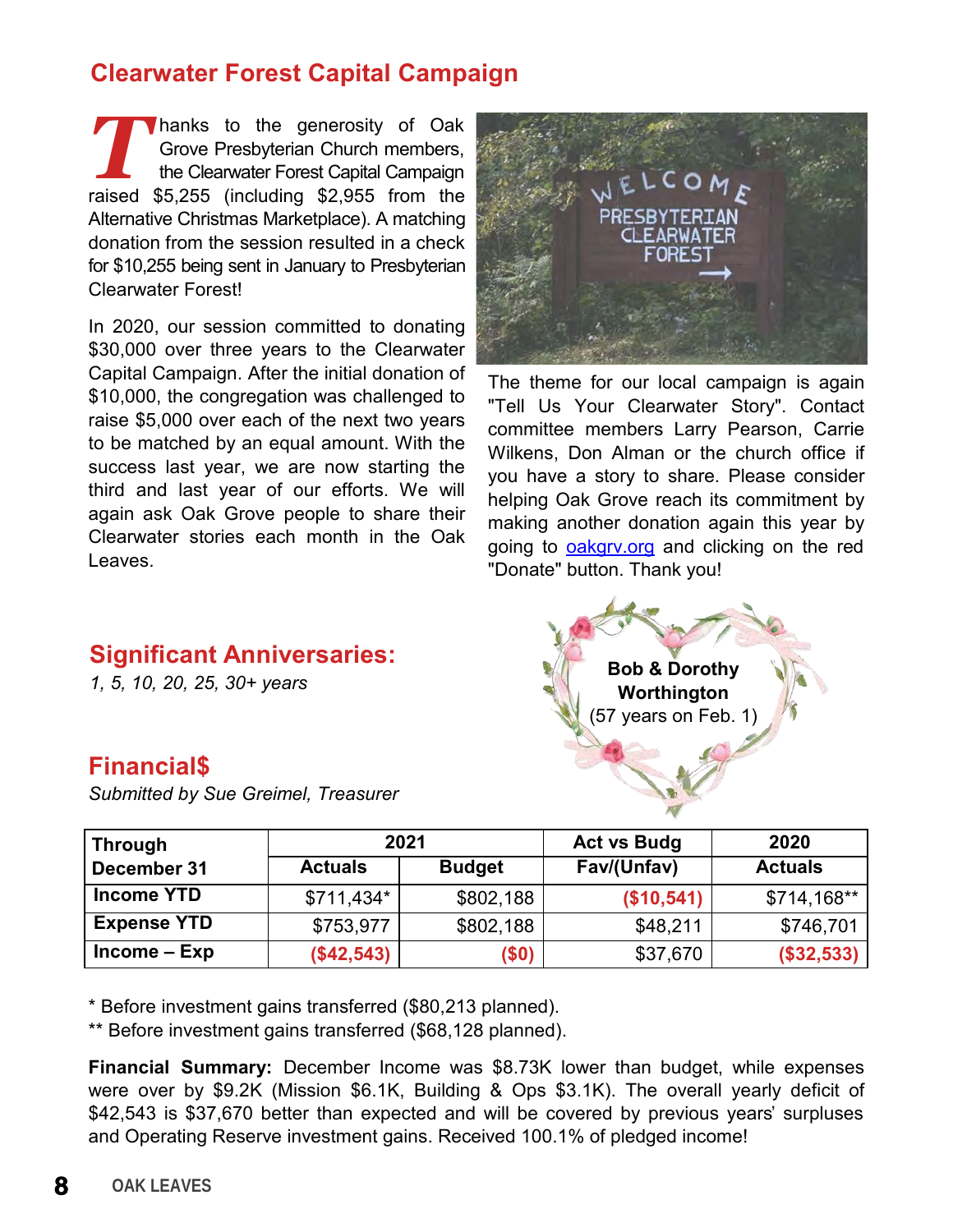# *Condolences to Family and Friends of:*

**Milissa Carter's** aunt Linda's husband, **Fred**, died late December.

**Kay Lancette's** dear friend, **Connie Schiffert**, died Dec. 26 at 76 years.

**Amy Lefebvre's** grandmother, **Carolyn Duffy**, died Jan. 6 at 93 years in Amana, Iowa.

**Marsha and Mark Pridgeon's** cousin, **Ray Gilmore**, died Jan. 9 at 73 years in Gaylord, Mich.

**Lynn Severson's** cousin, **Mark Jacobs**, died early January.

**Arlene Jullie's** mother, **Faith Graves**, died Jan. 16 at 105 years in Bradenton, Fla.





# **February Birthdays**

If you don't see your birthday, we either don't have that information or you requested that your name not appear. Important (1–21) and significant (85+) birthdays are listed in parentheses.



- **3:** Tiffany Davidson
- **4:**Jim McCarl (90), Erin Wenz
- **5:** Grace Diller (6), Christian Soderlund (1)
- **6:** Sharon Nolte
- **7:** Jim Rogers (89)
- **8:**Mike Glasser, Mark Rysavy, Ed Schmidt
- **10:**Pat Boehne (89), Sue Greimel, Ashley Johnson
- **11:**Maya Leonard (1), Ellery Oslund (1), Yvonne Erickson (93), Katie Johnson
- **14:**Emma Lang (16)
- **15:**Yvonne Dodge
- **16:**Sharon Meier
- **17:**Douglas Duvall
- **19:**Bev Heise, Joyce Morrison
- **20:** Theodore Sundal (7)
- **21:** Elizabeth Longrie, Annalisa Pearson
- **23:** Zach Orr (9), Arlene Jullie
- **24:** Jim Clyde, Stephen Jones, Sunny Snyder
- **25:** Jeri Anderson, Steve Lang, Penny Nesbitt, Lisa Stanford
- **27:** Randy Dop
- **28:** Nancy Hoaglund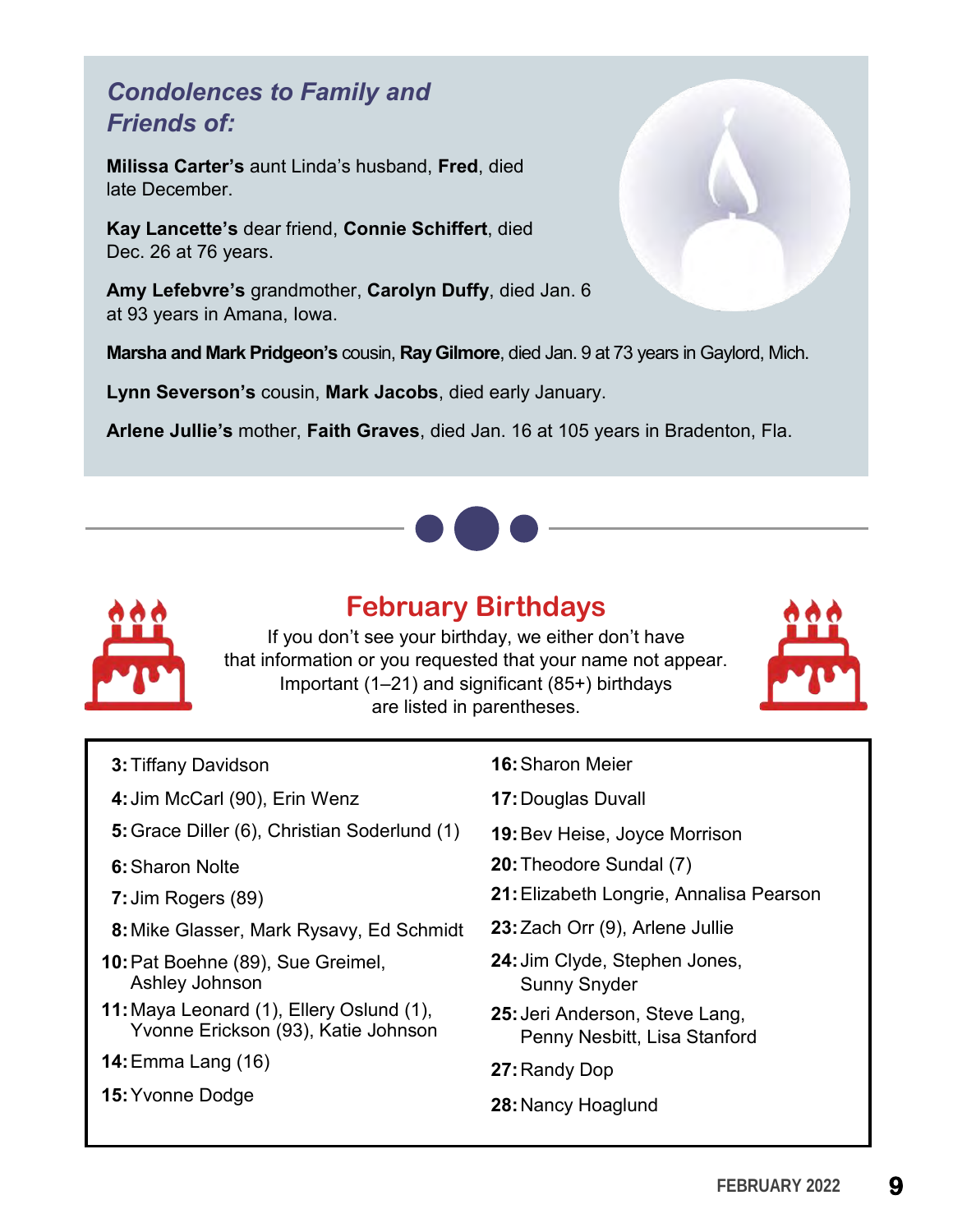# Adult *Faith* Formation

### **SUNDAYS: 11:15 am to Noon**

Please join us each Sunday morning for interesting and informative presentations designed to expand our minds and grow our faith.

**Feb. 6:** Update on our partner family from Afghanistan.

**Feb. 13:** TBD

**Feb. 20:** Andrew Snyder will catch us up on heart care technologies..

**Feb. 27:** Annual Congregational Meeting followed by virtual coffee hour.

To join the Zoom Meeting

Link:<https://bit.ly/3n1JnWe>

Meeting ID: 880 2983 3201 Passcode: 383326

*For audio only, call 312-626-6799 and use the ID and Passcode.*



Children meet regularly with each other and their teachers on Zoom every Sunday morning and Wednesday evenings.

### **SUNDAY MORNINGS**

Please join us for 30 minutes of story, prayer, fellowship and activities. Meeting together on Sunday mornings is an important way to continue to nurture the faith of our children and promote relationships in the church. Links are on the Oaks & Acorns Facebook page!

- Preschool (3–5 year-olds) will meet with Karen, Linda & Marleen (9–9:30 am)
- Kindergarten–2nd graders will meet with Laura Orr (9:30–10 am)

• 3rd–5th graders will meet with Sue Greimel (9:30–10 am)

### **WEDNESDAYS: (6:30–7:00 pm)**

Preschool–5th graders will have a fun time with Anne and Cece Klueh singing, playing games and learning more about God's love for us.

Zoom link: <https://bit.ly/3pZ872Y>

### **Family Sledding Party: Feb. 26**

Join us at Brookside Park (10:30–11:30 am). Bring a sled and prepare to have a great time!

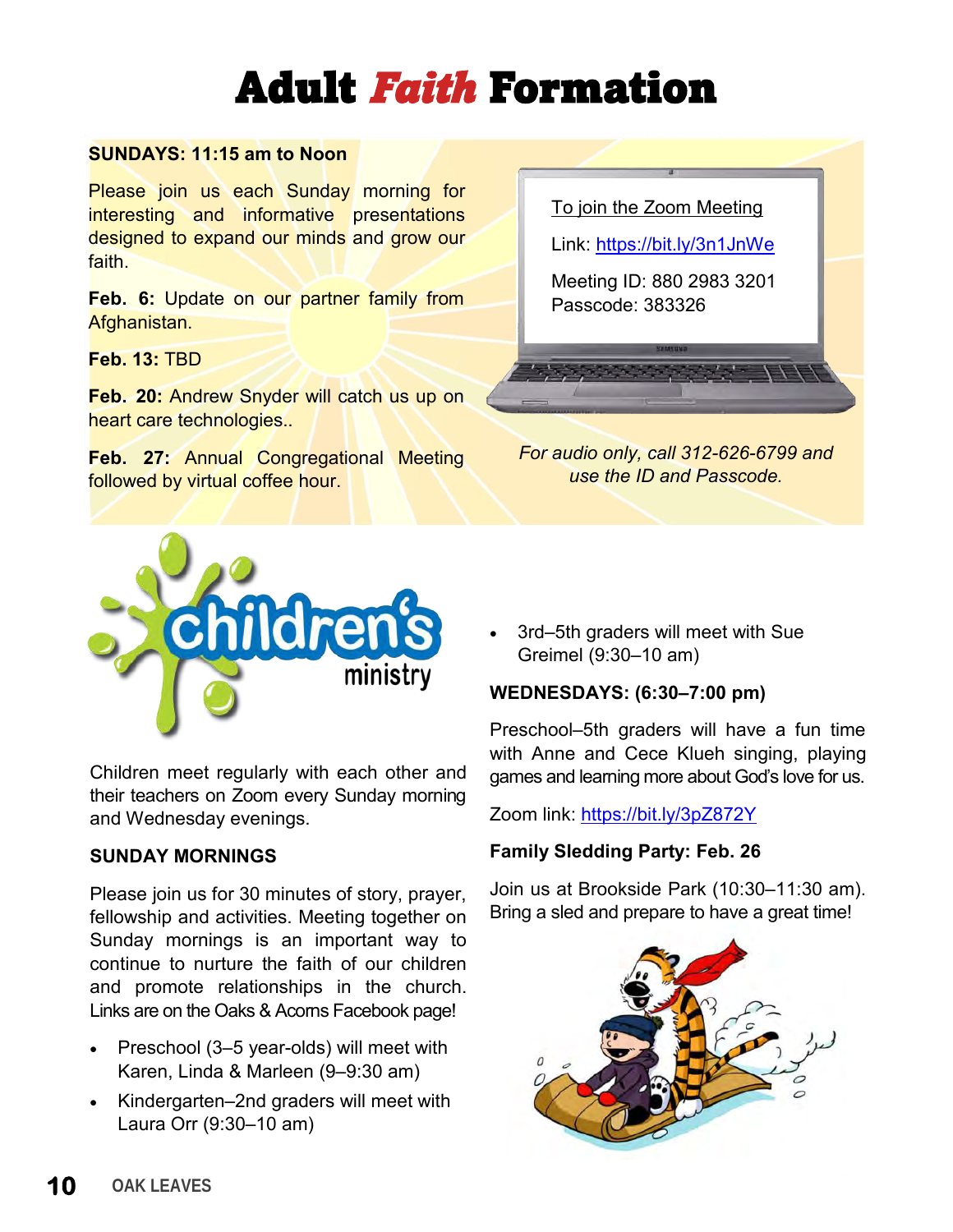# **Fellowship Opportunities**

Here at Oak Grove, there are lots of ways to engage with fellow members on a regular, monthly basis.

### **Men's Fellowship: Feb. 1**

#### **First Tuesday at Noon**

Join us for "*Burgers 'n' Brew*" at Zeke's Place (7700 W Old Shakopee Rd). This event pairs young(er) and old(er) men for a time of fellowship while enjoying lunch. Pick up someone who needs a ride and develop new friendships.

### **Soul Sisters:**

### **Second Monday at 7:00 pm**

Souls Sisters will take a break for the month of February. Please join us on March 14 instead.

Questions? Call or email Pastor Mary.

### **Singles Fellowship: Feb. 14 Second Monday at 5:00 pm**

Singles Fellowship is a group of single adults who get together at Zeke's Place (7700 W Old Shakopee Rd) for socialization and support. No need to RSVP.

Questions? Please contact Jane Jacobson at 612-267-9068.

### **Ladies Who Lunch: Feb. 16**

#### **Third Wednesday at Noon**

Join us (via Zoom) this month to discuss the book "*The Third Life of Grange Copeland*" by Alice Walker.

Questions? Call or email Pastor Mary.

### **Men's Mentor Group: Feb. 17 Third Thursday at 8:00 pm**

Join Pastor Bart and other men of Oak Grove (via Zoom) this month for a time of discussion and fellowship. We will spend a little time catching up with one another and discussing topics for future meetings.

Questions? Call or email Pastor Bart.

### **Girl Talk: Feb. 27 Fourth Sunday at 3:00 pm**

Join us (via Zoom) this month. No agenda, just time to be together, catch up, share concerns and support one another. We always welcome new faces. No RSVP is needed.

Questions? Call or email Pastor Mary.

### **Men's Prayer Breakfast**

#### **Every Thursday at 7:30 am**

Join other Oak Grove men for a time of fellowship while enjoying breakfast. The group meets weekly at Denny's (4209 American Blvd W, Bloomington 55437).